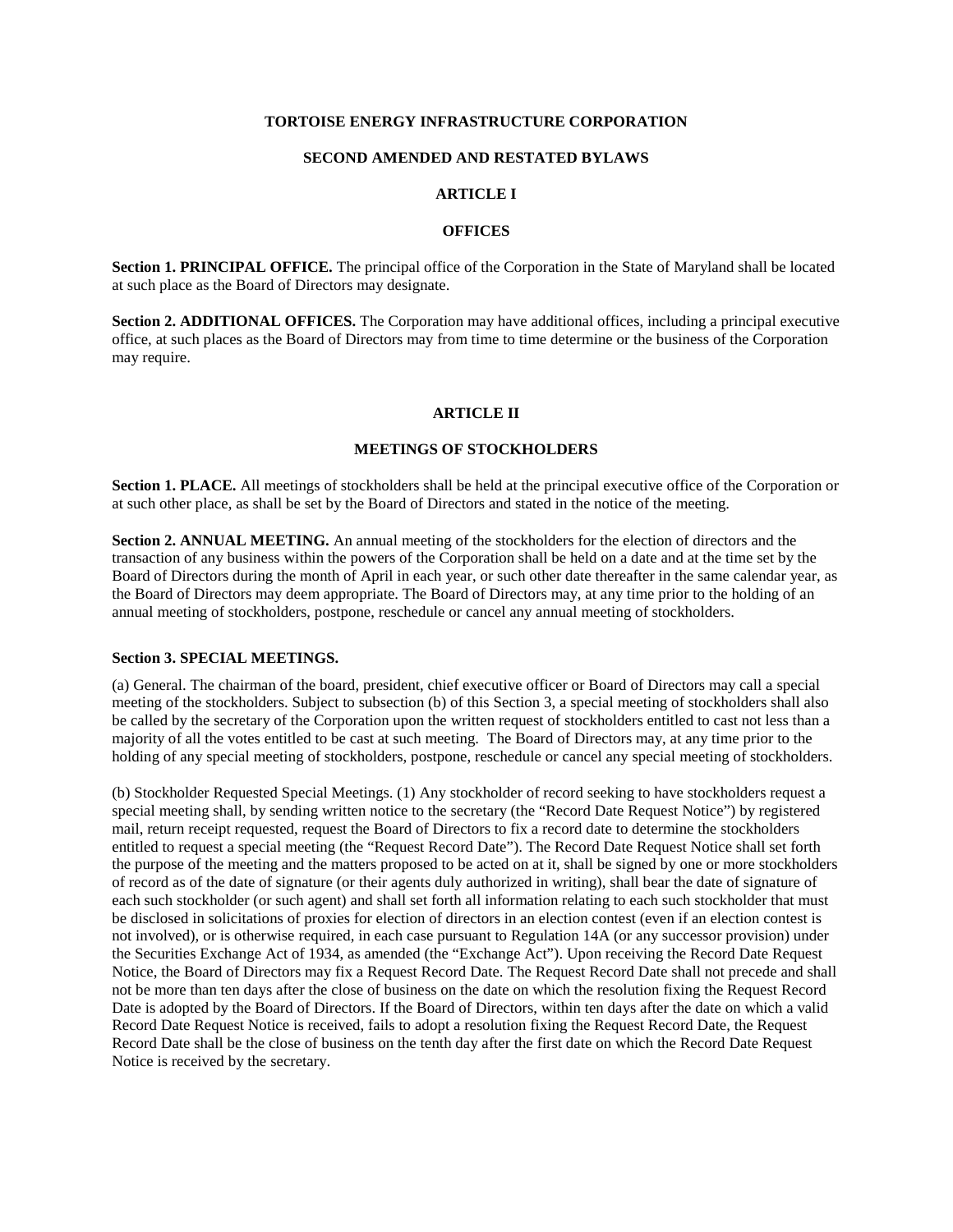(2) In order for any stockholder to request a special meeting, one or more written requests for a special meeting signed by stockholders of record (or their agents duly authorized in writing) as of the Request Record Date entitled to cast not less than a majority (the "Special Meeting Percentage") of all of the votes entitled to be cast at such meeting (the "Special Meeting Request") shall be delivered to the secretary. In addition, the Special Meeting Request shall set forth the purpose of the meeting and the matters proposed to be acted on at it (which shall be limited to those lawful matters set forth in the Record Date Request Notice received by the secretary), shall bear the date of signature of each such stockholder (or such agent) signing the Special Meeting Request, shall set forth the name and address, as they appear in the Corporation's books, of each stockholder signing such request (or on whose behalf the Special Meeting Request is signed), the class, series and number of all shares of stock of the Corporation which are owned by each such stockholder, and the nominee holder for, and number of, shares owned by such stockholder beneficially but not of record, shall be sent to the secretary by registered mail, return receipt requested, and shall be received by the secretary within 60 days after the Request Record Date. Any requesting stockholder may revoke his, her or its request for a special meeting at any time by written revocation delivered to the secretary.

(3) The secretary shall inform the requesting stockholders of the reasonably estimated cost of preparing and mailing or delivery the notice of the meeting (including the Corporation's proxy materials). The secretary shall not be required to call a special meeting upon stockholder request and such meeting shall not be held unless, in addition to the documents required by paragraph (2) of this Section 3(b), the secretary receives payment of such reasonably estimated cost prior to the preparation and mailing or delivery of such notice of the meeting.

(4) Except as provided in the next sentence, any special meeting shall be held at such place, date and time as may be designated by the president, chief executive officer or Board of Directors, whoever has called the meeting. In the case of any special meeting called by the secretary upon the request of stockholders (a "Stockholder Requested Meeting"), such meeting shall be held at such place, date and time as may be designated by the Board of Directors; provided, however, that the date of any Stockholder Requested Meeting shall be not more than 90 days after the record date for such meeting (the "Meeting Record Date"); and provided further that if the Board of Directors fails to designate, within ten days after the date that a valid Special Meeting Request is actually received by the secretary (the "Delivery Date"), a date and time for a Stockholder Requested Meeting, then such meeting shall be held at 2:00 p.m. local time on the 90th day after the Meeting Record Date or, if such 90th day is not a Business Day (as defined below), on the first preceding Business Day; and provided further that in the event that the Board of Directors fails to designate a place for a Stockholder Requested Meeting within ten days after the Delivery Date, then such meeting shall be held at the principal executive office of the Corporation. In fixing a date for any special meeting, the chairman of the board, president, chief executive officer or Board of Directors may consider such factors as he, she or it deems relevant within the good faith exercise of business judgment, including, without limitation, the nature of the matters to be considered, the facts and circumstances surrounding any request for the meeting and any plan of the Board of Directors to call an annual meeting or a special meeting. In the case of any Stockholder Requested Meeting, if the Board of Directors fails to fix a Meeting Record Date that is a date within 30 days after the Delivery Date, then the close of business on the 30th day after the Delivery Date shall be the Meeting Record Date. The Board of Directors may revoke the notice for any Stockholder Requested Meeting in the event that the requesting stockholders fail to comply with the provisions of paragraph (3) of this Section 3(b).

(5) If written revocations of requests for the special meeting have been delivered to the secretary and the result is that stockholders of record (or their agents duly authorized in writing), as of the Request Record Date, entitled to cast less than the Special Meeting Percentage have delivered, and not revoked, requests for a special meeting to the secretary, the secretary shall: (i) if the notice of meeting has not already been mailed, refrain from mailing the notice of the meeting and send to all requesting stockholders who have not revoked such requests written notice of any revocation of a request for the special meeting, or (ii) if the notice of meeting has been mailed and if the secretary first sends to all requesting stockholders who have not revoked requests for a special meeting written notice of any revocation of a request for the special meeting and written notice of the secretary's intention to revoke the notice of the meeting, revoke the notice of the meeting at any time before ten days before the commencement of the meeting. Any request for a special meeting received after a revocation by the secretary of a notice of a meeting shall be considered a request for a new special meeting.

(6) The chairman of the board, the chief executive officer, the president or the Board of Directors may appoint regionally or nationally recognized independent inspectors of elections to act as the agent of the Corporation for the purpose of promptly performing a ministerial review of the validity of any purported Special Meeting Request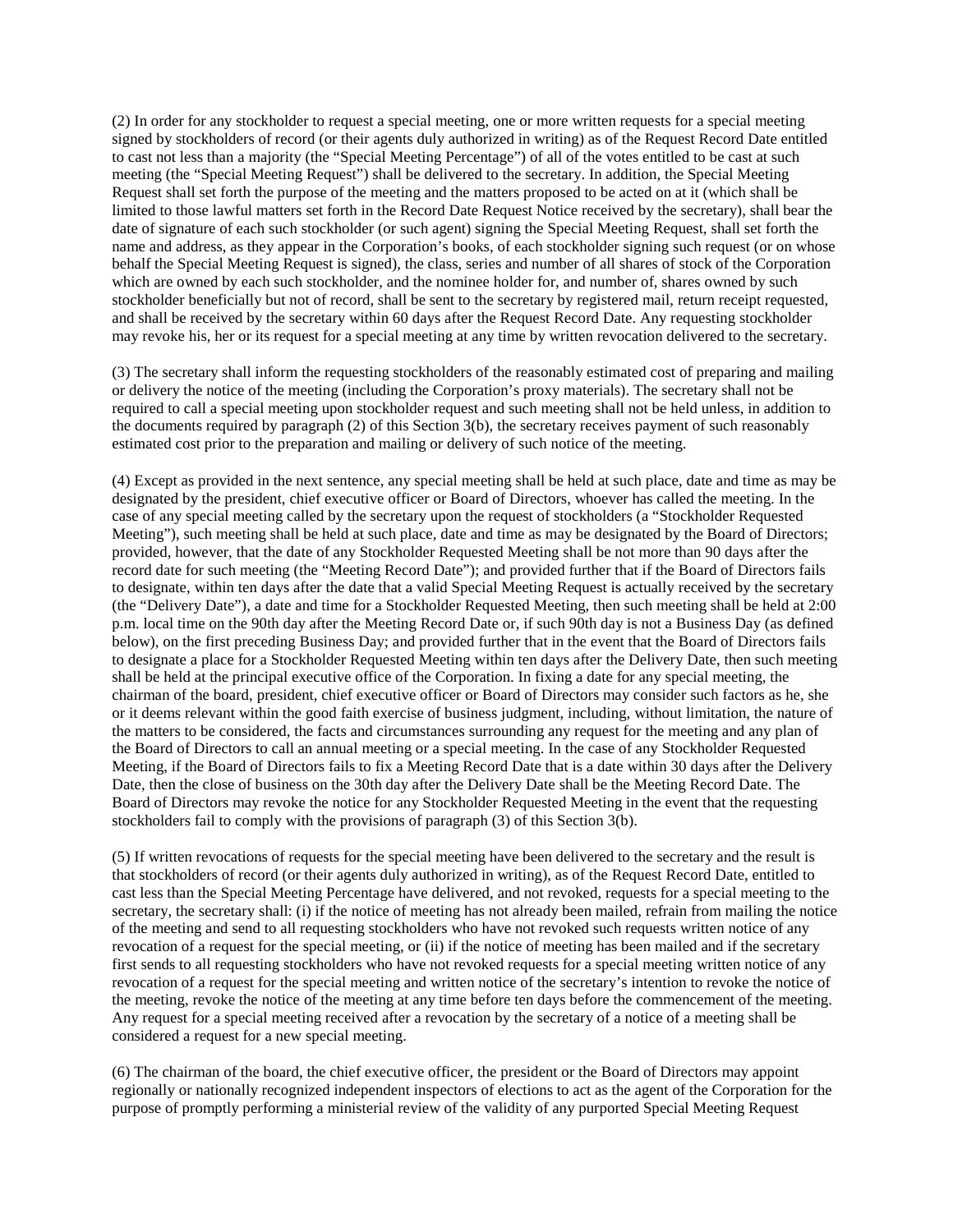received by the secretary. For the purpose of permitting the inspectors to perform such review, no such purported request shall be deemed to have been delivered to the secretary until the earlier of (i) five Business Days after receipt by the secretary of such purported request and (ii) such date as the independent inspectors certify to the Corporation that the valid requests received by the secretary represent at least a majority of the issued and outstanding shares of stock that would be entitled to vote at such meeting. Nothing contained in this paragraph (6) shall in any way be construed to suggest or imply that the Corporation or any stockholder shall not be entitled to contest the validity of any request, whether during or after such five Business Day period, or to take any other action (including, without limitation, the commencement, prosecution or defense of any litigation with respect thereto, and the seeking of injunctive relief in such litigation).

(7) For purposes of these Bylaws, "Business Day" shall mean any day other than a Saturday, a Sunday or a day on which banking institutions in the State of Kansas are authorized or obligated by law or executive order to close.

**Section 4. NOTICE.** Not less than ten nor more than 90 days before each meeting of stockholders, the secretary shall give to each stockholder entitled to vote at such meeting and to each stockholder not entitled to vote who is entitled to notice of the meeting notice in writing or by electronic transmission stating the time and place of the meeting and, in the case of a special meeting or as otherwise may be required by any statute, the purpose for which the meeting is called, either by mail, by presenting it to such stockholder personally, by leaving it at the stockholder's residence or usual place of business or by any other means permitted by Maryland law. If mailed, such notice shall be deemed to be given when deposited in the United States mail addressed to the stockholder at the stockholder's address as it appears on the records of the Corporation, with postage thereon prepaid. If transmitted electronically, such notice shall be deemed to be given when transmitted to the stockholder by an electronic transmission to any address or number of the stockholder at which the stockholder receives electronic transmissions. The Corporation may give a single notice to all stockholders who share an address, which single notice shall be effective as to any stockholder at such address, unless a stockholder objects to receiving such single notice or revokes a prior consent to receiving such single notice. Failure to give notice of any meeting to one or more stockholders, or any irregularity in such notice, shall not affect the validity of any meeting fixed in accordance with this Article II or the validity of any proceedings at any such meeting.

Subject to Section 11(a) of this Article II, any business of the Corporation may be transacted at an annual meeting of stockholders without being specifically designated in the notice, except such business as is required by any statute to be stated in such notice. No business shall be transacted at a special meeting of stockholders except as specifically designated in the notice. The Corporation may postpone or cancel a meeting of stockholders by making a public announcement (as defined in Section  $11(c)(3)$  of this Article II) of such postponement or cancellation prior to the meeting. Notice of the date, time and place to which the meeting is postponed shall be given not less than ten days prior to such date and otherwise in the manner set forth in this section.

**Section 5. ORGANIZATION AND CONDUCT.** Every meeting of stockholders shall be conducted by an individual appointed by the Board of Directors to be chairman of the meeting or, in the absence of such appointment, by the chairman of the board or, in the case of a vacancy in the office or absence of the chairman of the board, by one of the following officers present at the meeting: the vice chairman of the board, if there be one, the chief executive officer, the president, the vice presidents in their order of rank and seniority, or, in the absence of such officers, a chairman chosen by the stockholders by the vote of a majority of the votes cast by stockholders present in person or by proxy. The secretary, or, in the secretary's absence, an assistant secretary, or in the absence of both the secretary and assistant secretaries, a person appointed by the Board of Directors or, in the absence of such appointment, a person appointed by the chairman of the meeting shall act as secretary. In the event that the secretary presides at a meeting of the stockholders, an assistant secretary, or in the absence of assistant secretaries, an individual appointed by the Board of Directors or the chairman of the meeting, shall record the minutes of the meeting. The order of business and all other matters of procedure at any meeting of stockholders shall be determined by the chairman of the meeting. The chairman of the meeting may prescribe such rules, regulations and procedures and take such action as, in the discretion of such chairman, are appropriate for the proper conduct of the meeting, including, without limitation, (a) restricting admission to the time set for the commencement of the meeting; (b) limiting attendance at the meeting to stockholders of record of the Corporation, their duly authorized proxies and other such other individuals as the chairman of the meeting may determine; (c) limiting participation at the meeting on any matter to stockholders of record of the Corporation entitled to vote on such matter, their duly authorized proxies and other such individuals as the chairman of the meeting may determine; (d) limiting the time allotted to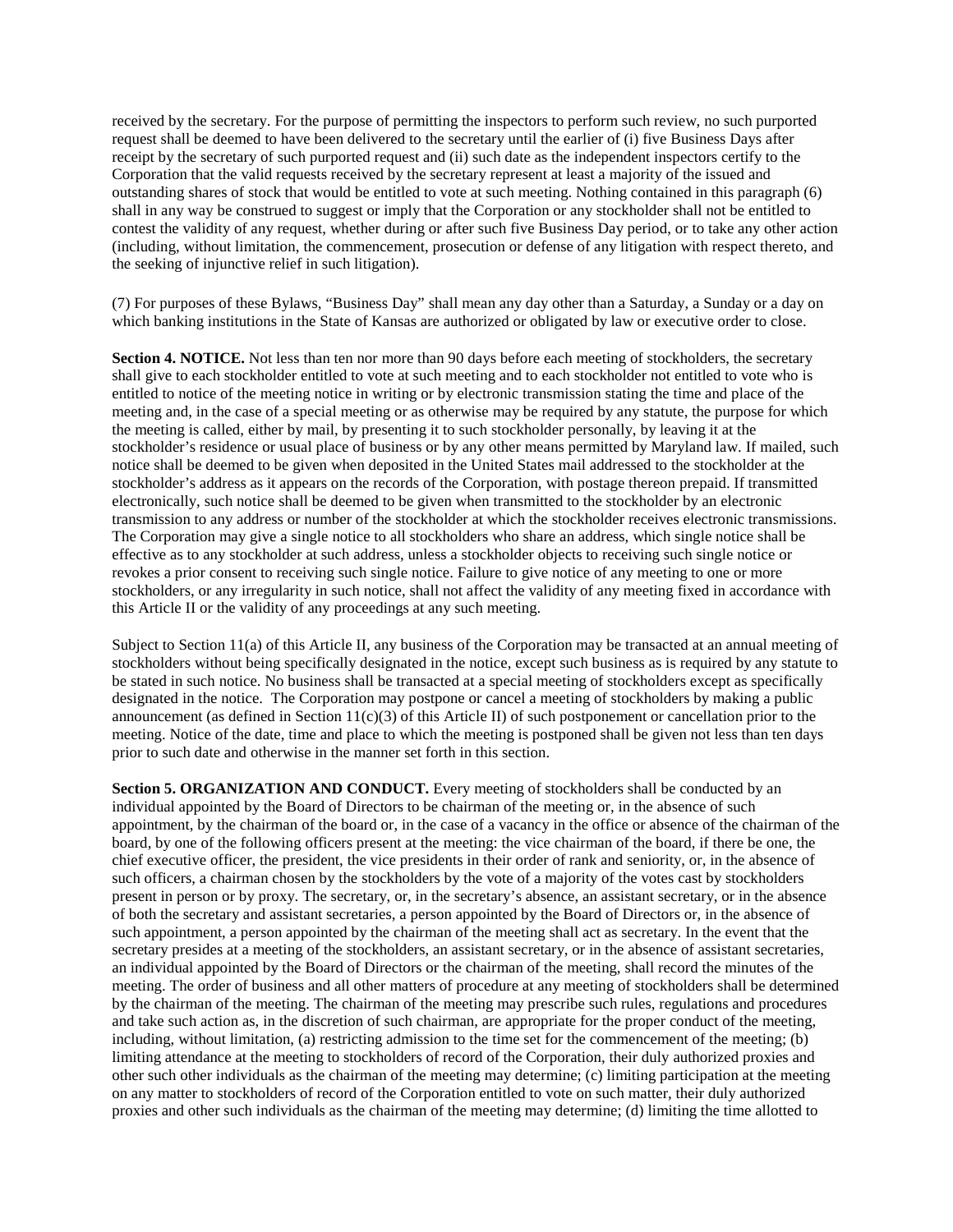questions or comments by participants; (e) determining when the polls should be opened and closed; (f) maintaining order and security at the meeting; (g) removing any stockholder or any other individual who refuses to comply with meeting procedures, rules or guidelines as set forth by the chairman of the meeting; (h) recessing or adjourning the meeting to a later date and time and place announced at the meeting; and (i) concluding the meeting. Unless otherwise determined by the chairman of the meeting, meetings of stockholders shall not be required to be held in accordance with the rules of parliamentary procedure.

**Section 6. QUORUM.** The presence in person or by proxy of the holders of shares of stock of the Corporation entitled to cast a majority of the votes entitled to be cast (without regard to class) shall constitute a quorum at any meeting of the stockholders, except with respect to any such matter that, under applicable statutes or regulatory requirements, requires approval by a separate vote of one or more classes of stock, in which case the presence in person or by proxy of the holders of shares entitled to cast a majority of the votes entitled to be cast by each such class on such a matter shall constitute a quorum.

If, however, such quorum shall not be present at any meeting of the stockholders, the chairman of the meeting or the stockholders entitled to vote at such meeting, present in person or by proxy, shall have the power to adjourn the meeting from time to time to a date not more than 120 days after the original record date without notice other than announcement at the meeting. At such adjourned meeting at which a quorum shall be present, any business may be transacted which might have been transacted at the meeting as originally notified.

The stockholders present either in person or by proxy, at a meeting which has been duly called and convened, may continue to transact business until adjournment, notwithstanding the withdrawal of enough stockholders to leave less than a quorum.

**Section 7. VOTING.** A plurality of all the votes cast at a meeting of stockholders duly called and at which a quorum is present shall be sufficient to elect a director. Each share may be voted for as many individuals as there are directors to be elected and for whose election the share is entitled to be voted. A majority of the votes cast at a meeting of stockholders duly called and at which a quorum is present shall be sufficient to approve any other matter which may properly come before the meeting, unless more than a majority of the votes cast is required by statute or by the charter of the Corporation. Unless otherwise provided in the charter, each outstanding share, regardless of class, shall be entitled to one vote on each matter submitted to a vote at a meeting of stockholders.

**Section 8. PROXIES.** A stockholder may cast the votes entitled to be cast by the shares of stock owned of record by the stockholder in person or by proxy executed by the stockholder or by the stockholder's duly authorized agent in any manner permitted by law. Such proxy or evidence of authorization of such proxy shall be filed with the secretary of the Corporation before or at the meeting. No proxy shall be valid more than eleven months after its date unless otherwise provided in the proxy.

**Section 9. VOTING OF STOCK BY CERTAIN HOLDERS.** Stock of the Corporation registered in the name of a corporation, partnership, trust or other entity, if entitled to be voted, may be voted by the president or a vice president, a general partner or trustee thereof, as the case may be, or a proxy appointed by any of the foregoing individuals, unless some other person who has been appointed to vote such stock pursuant to a bylaw or a resolution of the governing body of such corporation or other entity or agreement of the partners of a partnership presents a certified copy of such bylaw, resolution or agreement, in which case such person may vote such stock. Any director or other fiduciary may vote stock registered in his or her name as such fiduciary, either in person or by proxy.

Shares of stock of the Corporation directly or indirectly owned by it shall not be voted at any meeting and shall not be counted in determining the total number of outstanding shares entitled to be voted at any given time, unless they are held by it in a fiduciary capacity, in which case they may be voted and shall be counted in determining the total number of outstanding shares at any given time.

The Board of Directors may adopt by resolution a procedure by which a stockholder may certify in writing to the Corporation that any shares of stock registered in the name of the stockholder are held for the account of a specified person other than the stockholder. The resolution shall set forth the class of stockholders who may make the certification, the purpose for which the certification may be made, the form of certification and the information to be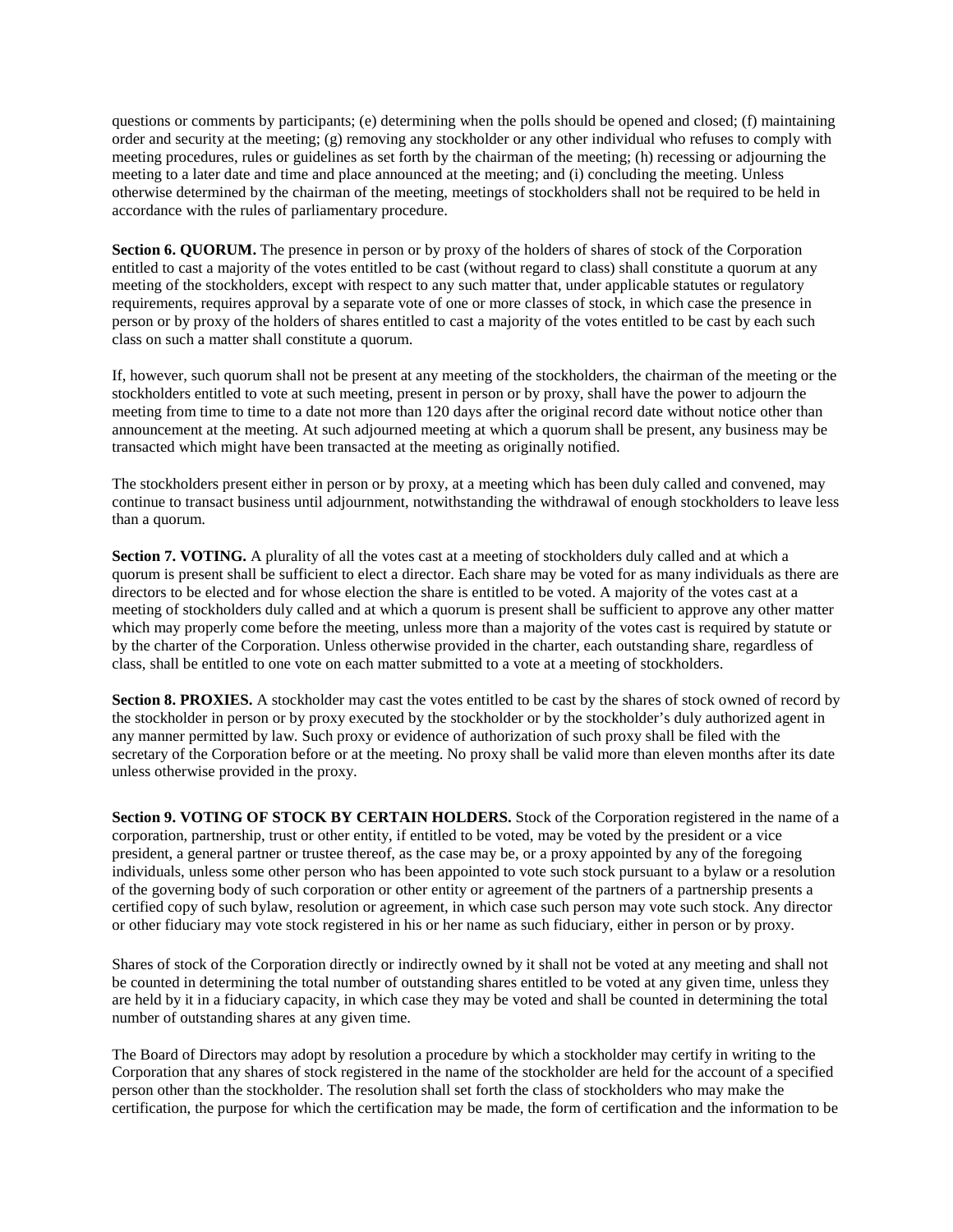contained in it; if the certification is with respect to a record date or closing of the stock transfer books, the time after the record date or closing of the stock transfer books within which the certification must be received by the Corporation; and any other provisions with respect to the procedure which the Board of Directors considers necessary or desirable. On receipt of such certification, the person specified in the certification shall be regarded as, for the purposes set forth in the certification, the stockholder of record of the specified stock in place of the stockholder who makes the certification.

**Section 10. INSPECTORS.** The Board of Directors, in advance of any meeting, may, but need not, appoint one or more individual inspectors or one or more entities that designate individuals as inspectors to act at the meeting or any adjournment thereof. If an inspector or inspectors are not appointed, the person presiding at the meeting may, but need not, appoint one or more inspectors. In case any person who may be appointed as an inspector fails to appear or act, the vacancy may be filled by appointment made by the Board of Directors in advance of the meeting or at the meeting by the chairman of the meeting. The inspectors, if any, shall determine the number of shares outstanding and the voting power of each, the shares represented at the meeting, the existence of a quorum, the validity and effect of proxies, and shall receive votes, ballots or consents, hear and determine all challenges and questions arising in connection with the right to vote, count and tabulate all votes, ballots or consents, determine the result, and do such acts as are proper to conduct the election or vote with fairness to all stockholders. Each such report shall be in writing and signed by him or her or by a majority of them if there is more than one inspector acting at such meeting. If there is more than one inspector, the report of a majority shall be the report of the inspectors. The report of the inspector or inspectors on the number of shares represented at the meeting and the results of the voting shall be prima facie evidence thereof.

# **Section 11. ADVANCE NOTICE OF STOCKHOLDER NOMINEES FOR DIRECTOR AND OTHER STOCKHOLDER PROPOSALS.**

(a) Annual Meetings of Stockholders. (1) Nominations of individuals for election to the Board of Directors and the proposal of other business to be considered by the stockholders may be made at an annual meeting of stockholders (i) pursuant to the Corporation's notice of meeting, (ii) by or at the direction of the Board of Directors or (iii) by any one or more stockholders of the Corporation who (A) have each continuously owned (as defined below) shares of stock of the Corporation entitled to vote in the election of directors on a proposal of other business, for at least three (3) years of the date of the giving of the notice as provided for in Section  $11(a)(2)$ , the record date for determining the stockholders entitled to vote at the meeting and the time of the annual meeting (including any adjournment or postponement thereof), with the aggregate shares owned by such stockholder(s) as of each of such dates and during such three (3) year period representing at least one percent (1%) of the Corporation's shares of stock, (B) holds, or hold, a certificate or certificates representing the aggregate number of shares of stock of the Corporation referenced in this Section  $11(a)(1)(A)$  as of the time of giving the notice provided for in Section  $11(a)(2)$ , the record date for determining the stockholders entitled to vote at the meeting and the time of the annual meeting (including any adjournment or postponement thereof), (C) is, or are, entitled to make such nomination or propose such other business and to vote at the meeting on such election or proposal of other business, and (D) complies, or comply, with the notice procedures set forth in this Section 11(a) as to such nomination or proposal of other business. For purposes of this Section 11, a stockholder shall be deemed to "own" or have "owned" only those outstanding shares of the Corporation's stock to which the stockholder possesses both the full voting and investment rights pertaining to such shares and the full economic interest in (including the opportunity for profit from and risk of loss on) such shares; provided that the number of shares calculated in accordance with the foregoing shall not include any shares (x) sold by such stockholder or any of its affiliates in any transaction that has not been settled or closed or (y) borrowed by such stockholder or any of its affiliates for any purposes or purchased by such stockholder or any of its affiliates pursuant to an agreement to resell. Without limiting the foregoing, to the extent not excluded by the immediately preceding sentence, a stockholder's "short position" as defined in Rule 14e-4 under the Exchange Act shall be deducted from the shares otherwise "owned." A stockholder shall "own" shares held in the name of a nominee or other intermediary so long as the stockholder retains the right to instruct how the shares are voted with respect to the election of directors or the proposal of other business and possesses the full economic interest in the shares. For purposes of this Section 11, the term "affiliate" or "affiliates" shall have the meaning ascribed thereto under the General Rules and Regulations under the Exchange Act. For purposes of this Section 11, the period of continuous ownership of shares must be evidenced by documentation accompanying the nomination or proposal. Whether shares are "owned" for purposes of this Section 11 shall be determined by the Board of Directors..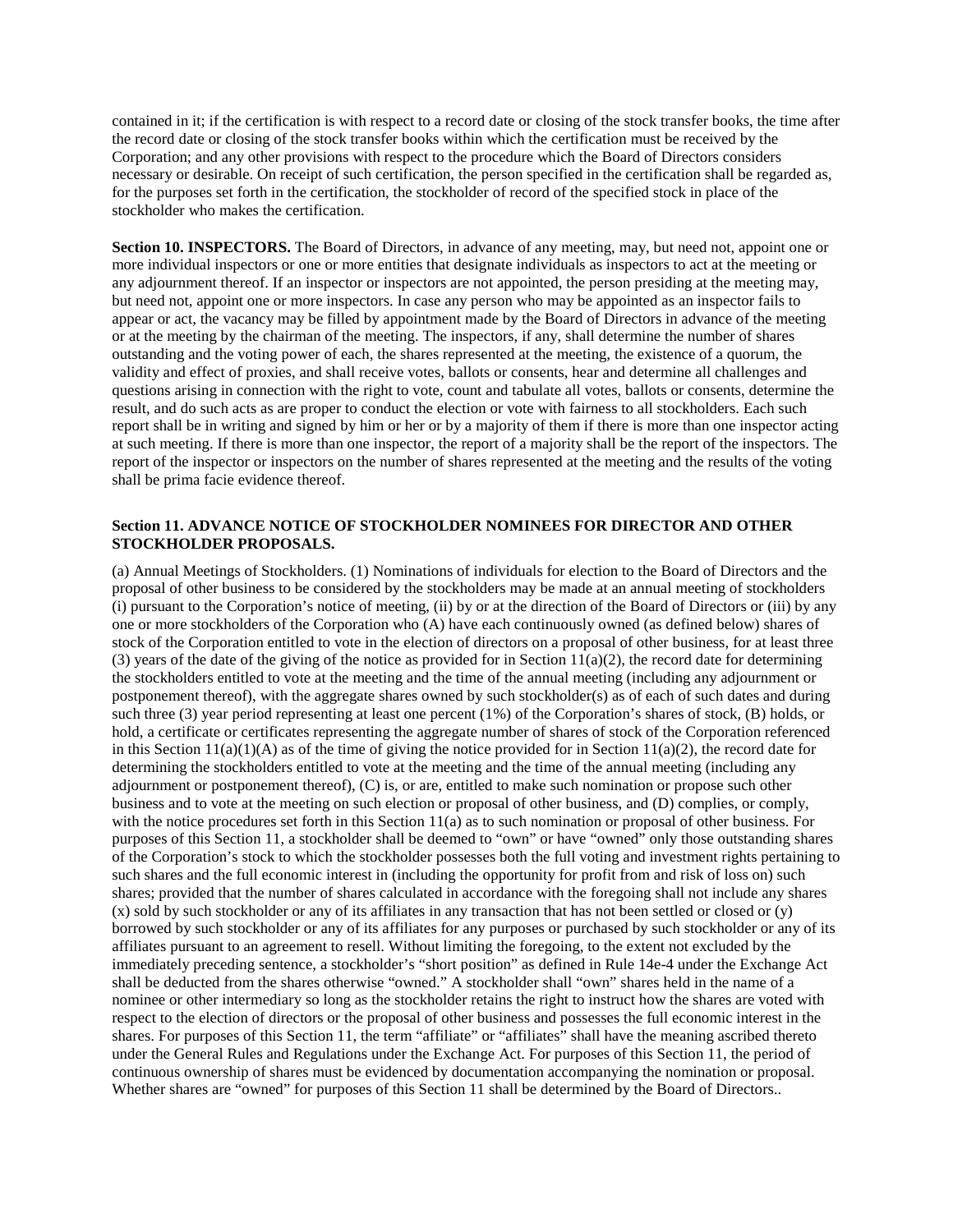(2) For nominations or other business to be properly brought before an annual meeting by a stockholder pursuant to clause (iii) of paragraph (a)(1) of this Section 11, the stockholder must have given timely notice thereof in writing to the secretary of the Corporation and such other business must otherwise be a proper matter for action by the stockholders. To be timely, a stockholder's notice shall set forth all information required under this Section 11 and shall be delivered to the secretary at the principal executive office of the Corporation not earlier than the 150th day prior to the first anniversary of the date of mailing of the notice for the preceding year's annual meeting nor later than 5:00 p.m., Central Time, on the 120th day prior to the first anniversary of the date of mailing of the notice for the preceding year's annual meeting; provided, however, that in the event that the date of the mailing of the notice for the annual meeting is advanced or delayed by more than 30 days from the first anniversary of the date of mailing of the notice for the preceding year's annual meeting, notice by the stockholder to be timely must be so delivered not earlier than the 150th day prior to the date of mailing of the notice for such annual meeting and not later than 5:00 p.m., Central Time, on the later of the 120th day prior to the date of mailing of the notice for such annual meeting, or the tenth day following the day on which public announcement of the date of such meeting is first made. The public announcement of a postponement or adjournment of an annual meeting shall not commence a new time period for the giving of a stockholder's notice as described above.

Such stockholder's notice shall set forth (i) separately as to each individual whom the stockholder proposes to nominate for election or reelection as a director, (A) the name, age, business address, residence address and educational background of such individual, (B) the class, series and number of any shares of stock of the Corporation that are, directly or indirectly, beneficially owned or owned of record by such individual, (C) the date such shares were acquired and the investment intent of such acquisition (D) a description of all direct and indirect compensation and other agreements, arrangements and understandings or any other relationships, between or among any stockholder making the nomination, or any of its respective affiliates and associates, or others acting in concert therewith, on the one hand, and such individual, or his or her respective affiliates and associates, on the other hand, (E) whether such stockholder believes any nominee will be an "interested person" of the Corporation, as defined in the Investment Company Act of 1940, as amended (the "1940 Act") and, if not an "interested person", information regarding each such nominee that will be sufficient for the Corporation to make such determination, (F) sufficient information, with appropriate verification of the accuracy thereof, to enable the Nominating Committee of the Board of Directors to make the determination as to the nominee's qualifications required under Article III, Section 2(b) of these Bylaws and (G) all other information relating to such individual that is required to be disclosed in solicitations of proxies for election of directors in an election contest (even if an election contest is not involved), or is otherwise required, in each case pursuant to Regulation 14A (or any successor provision) under the Exchange Act and the rules thereunder (including such individual's written consent to being named in the proxy statement as a nominee and to serving as a director if elected);

 $(iii)$  as to any other business that the stockholder proposes to bring before the meeting,  $(A)$  a description of such business, the reasons for proposing such business at the meeting, (B) any material interest in such business of such stockholder and any Stockholder Associated Person (as defined below), individually or in the aggregate, including any anticipated benefit to the stockholder and the Stockholder Associated Person therefrom, (C) a description of all agreements, arrangements and understandings between such stockholder and Stockholder Associated Person amongst themselves or with any other person or persons (including their names) in connection with the proposal of such business by such stockholder and (D) a representation that such stockholder intends to appear in person or by proxy at the meeting to bring the business before the meeting;

(iii) separately as to the stockholder giving the notice and any Stockholder Associated Person, the class, series and number of all shares of stock of the Corporation which are owned of record by such stockholder and by such Stockholder Associated Person, if any, and the nominee holder for, and number of, shares, directly or indirectly, owned beneficially but not of record by such stockholder and by any such Stockholder Associated Person, if any;

(iv) separately as to the stockholder giving the notice and any Stockholder Associated Person covered by clauses (ii) or (iii) of this paragraph (2) of this Section 11(a), the name and address of such stockholder, as they appear on the Corporation's stock ledger and current name and address, if different, and of such Stockholder Associated Person and all information relating to such stockholder and Stockholder Associated Person that would be required to be disclosed in solicitations of proxies for election of directors in an election contest (even if an election contest is not involved), or would be otherwise required, in each case pursuant to Regulation 14A (or any successor provision) under the Exchange Act and the rules thereunder; and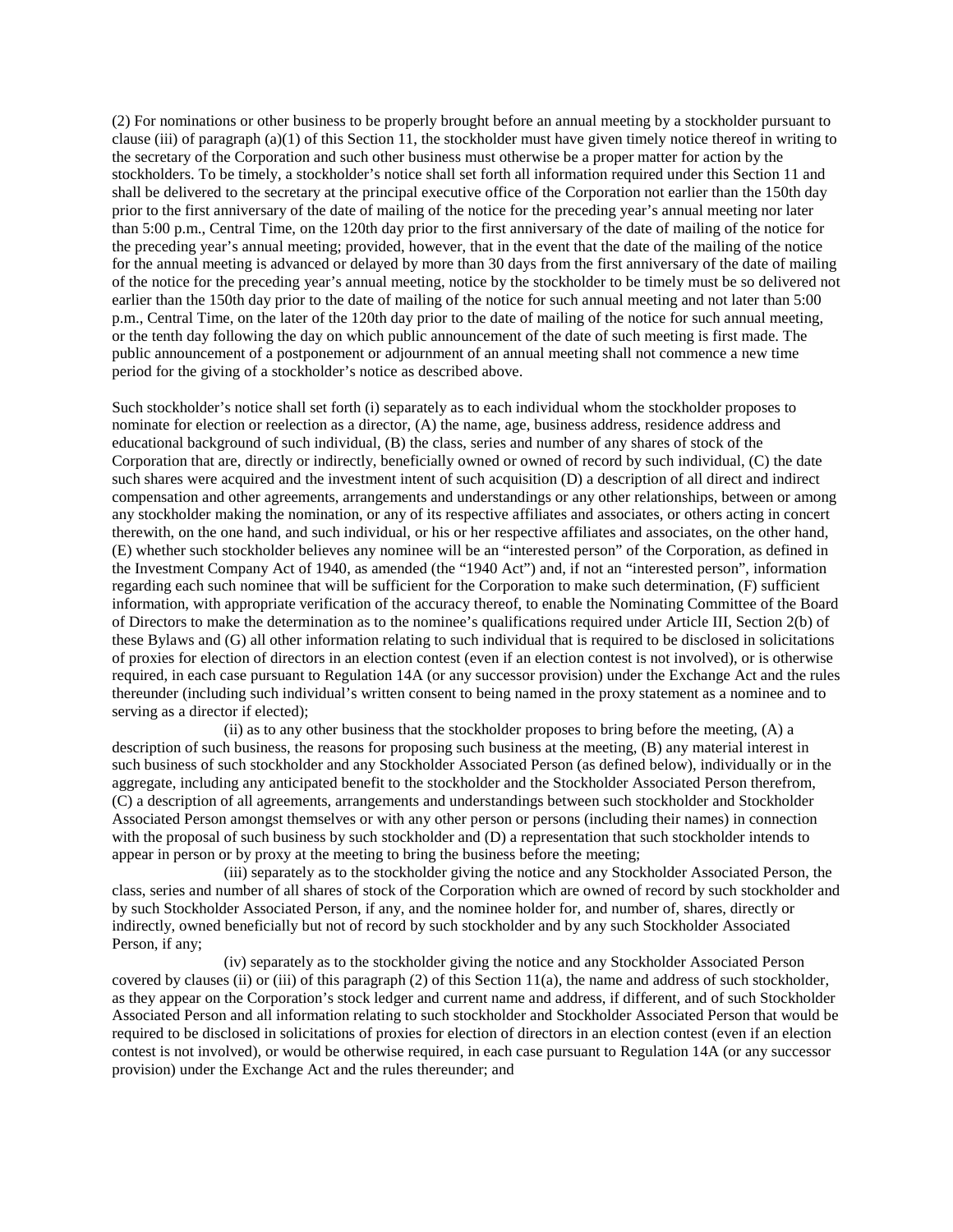(v) to the extent known by the stockholder giving the notice, the name and address of any other stockholder supporting the nominee for election or reelection as a director or the proposal of other business on the date of such stockholder's notice.

(3) Notwithstanding anything in this subsection (a) of this Section 11 to the contrary, in the event that the number of directors to be elected to the Board of Directors is increased and there is no public announcement by the Corporation of such action or specifying the size of the increased Board of Directors at least 130 days prior to the first anniversary of the date of mailing of the notice for the preceding year's annual meeting, a stockholder's notice required by this Section 11(a) shall also be considered timely, but only with respect to nominees for any new positions created by such increase, if it shall be delivered to the secretary at the principal executive office of the Corporation not later than 5:00 p.m., Central Time, on the tenth day following the day on which such public announcement is first made by the Corporation.

(4) For purposes of this Section 11, "Stockholder Associated Person" of any stockholder shall mean (i) any person controlling, directly or indirectly, or acting in concert with, such stockholder, (ii) any beneficial owner of shares of stock of the Corporation owned of record or beneficially by such stockholder and (iii) any person controlling, controlled by or under common control with such Stockholder Associated Person.

(b) Special Meetings of Stockholders. Only such business shall be conducted at a special meeting of stockholders as shall have been brought before the meeting pursuant to the Corporation's notice of meeting. Nominations of individuals for election to the Board of Directors may be made at a special meeting of stockholders at which directors are to be elected (i) pursuant to the Corporation's notice of meeting, (ii) by or at the direction of the Board of Directors or (iii) provided that the Board of Directors has determined that directors shall be elected at such special meeting, by any stockholder of the Corporation who is a stockholder of record both at the time of giving of notice provided for in this Section 11 and at the time of the special meeting, who is entitled to vote at the meeting and who complied with the notice procedures set forth in this Section 11. In the event the Corporation calls a special meeting of stockholders for the purpose of electing one or more individuals to the Board of Directors, any such stockholder may nominate an individual or individuals (as the case may be) for election as a director as specified in the Corporation's notice of meeting, if the stockholder's notice required by paragraph (2) of this Section 11(a) shall be delivered to the secretary at the principal executive office of the Corporation not earlier than the 120th day prior to such special meeting and not later than 5:00 p.m., Central Time, on the later of the 90th day prior to such special meeting or the tenth day following the day on which public announcement is first made of the date of the special meeting and of the nominees proposed by the Board of Directors to be elected at such meeting. The public announcement of a postponement or adjournment of a special meeting shall not commence a new time period for the giving of a stockholder's notice as described above.

(c) General. (1) Upon written request by the secretary or the Board of Directors or any committee thereof, any stockholder proposing a nominee for election as a director or any proposal for other business at a meeting of stockholders shall provide, within five Business Days of delivery of such request (or such other period as may be specified in such request), written verification, satisfactory, in the discretion of the Board of Directors or any committee thereof or any authorized officer of the Corporation, to demonstrate the accuracy of any information submitted by the stockholder pursuant to this Section 11. If a stockholder fails to provide such written verification within such period, the information as to which written verification was requested may be deemed not to have been provided in accordance with this Section 11.

(2) Only such individuals who are nominated in accordance with this Section 11 shall be eligible for election by stockholders as directors, and only such business shall be conducted at a meeting of stockholders as shall have been brought before the meeting in accordance with this Section 11. The chairman of the meeting shall have the power to determine whether a nomination or any other business proposed to be brought before the meeting was made or proposed, as the case may be, in accordance with this Section 11.

(3) For purposes of this Section 11, (a) the "date of mailing of the notice" shall mean the date of the proxy statement for the solicitation of proxies for election of directors and (b) "public announcement" shall mean disclosure (i) in a press release reported by the Dow Jones News Service, Associated Press, Business Wire, PR Newswire or comparable news service or (ii) in a document publicly filed by the Corporation with the Securities and Exchange Commission pursuant to the Exchange Act.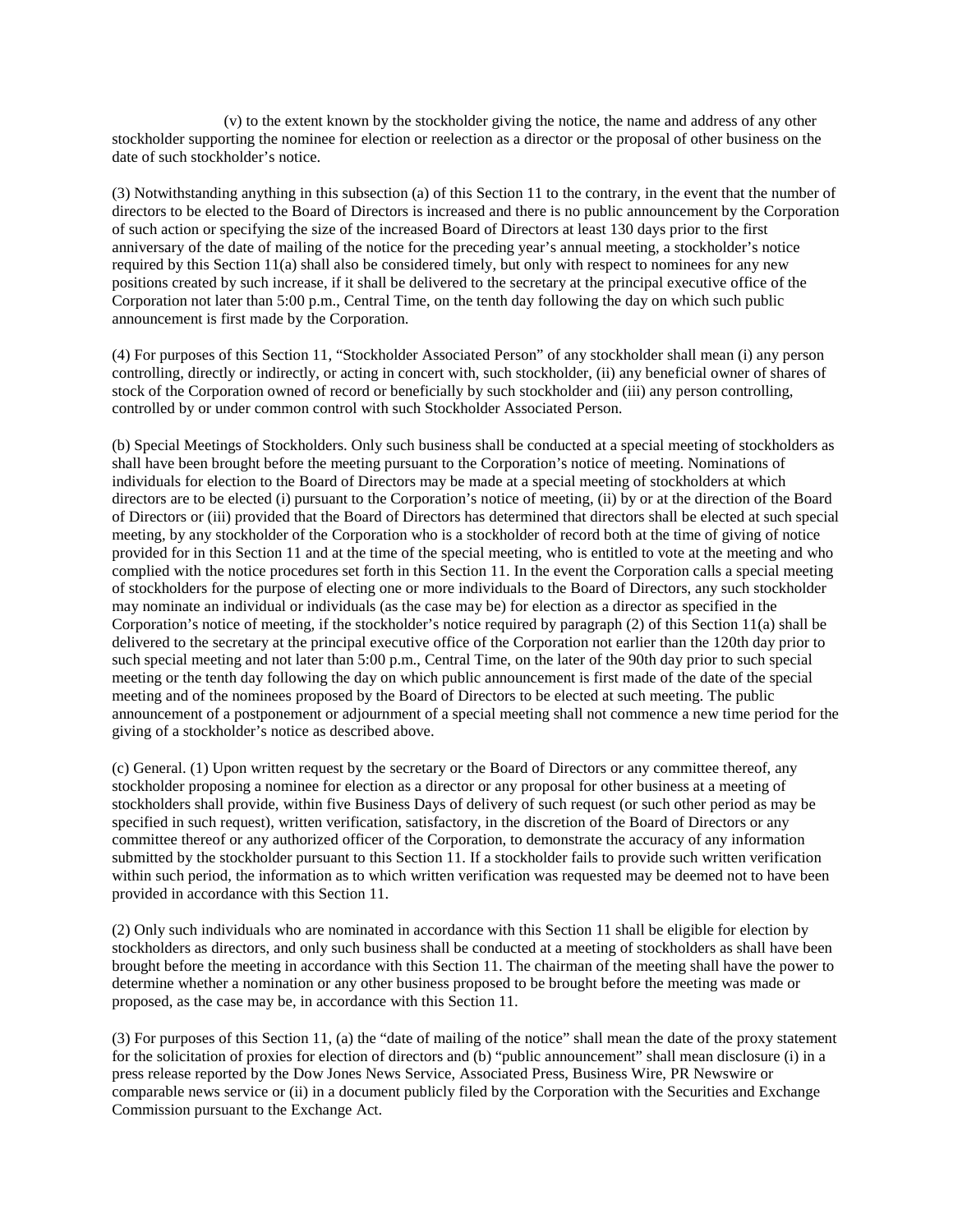(4) Notwithstanding the foregoing provisions of this Section 11, a stockholder shall also comply with all applicable requirements of state law and of the Exchange Act and the rules and regulations thereunder with respect to the matters set forth in this Section 11. Nothing in this Section 11 shall be deemed to affect any right of a stockholder to request inclusion of a proposal in, nor the right of the Corporation to omit a proposal from, the Corporation's proxy statement pursuant to Rule 14a-8 (or any successor provision) under the Exchange Act.

(5) Notwithstanding anything in these Bylaws to the contrary, except as otherwise determined by the chairman of the meeting, if the stockholder giving notice as provided for in this Section 11 does not appear in person or by proxy at such annual or special meeting to present each nominee for election as a director or the proposed business, as applicable, such matter shall not be considered at the meeting.

# **Section 12. MARYLAND CONTROL SHARE ACQUISITION ACT.**

Pursuant to a resolution adopted by the Board of Directors in accordance with Section 3-702(c)(4) of the Maryland General Corporation Law (the "MGCL"), the Corporation is subject to Title 3, Subtitle 7 of the MGCL, which shall apply to any acquisition or proposed acquisition of shares of stock of the Corporation to the extent provided in such Subtitle, subject to any limitations under the Investment Company Act.

# **ARTICLE III**

# **DIRECTORS**

**Section 1. GENERAL POWERS.** The business and affairs of the Corporation shall be managed under the direction of its Board of Directors.

# **Section 2. NUMBER, TENURE AND QUALIFICATIONS.**

(a) Number and Tenure. At any regular meeting or at any special meeting called for that purpose, a majority of the entire Board of Directors may establish, increase or decrease the number of directors, provided that the number thereof shall never be less than the minimum number required by the MGCL, nor more than 9, and further provided that the tenure of office of a director shall not be affected by any decrease in the number of directors.

(b) Qualifications. To qualify as a nominee for a directorship, an individual, at the time of nomination, (i) shall be at least 21 years of age but shall not have reached 75 years of age, and have substantial expertise, experience or relationships relevant to the business of the Corporation, or (ii) shall be a current director of the Corporation that has not reached 75 years of age. The Nominating Committee of the Board of Directors, in its sole discretion, shall determine whether an individual satisfies the foregoing qualifications. Any individual who does not satisfy the qualifications set forth under this subsection (b) shall not be eligible for nomination or election as a director.

**Section 3. ANNUAL AND REGULAR MEETINGS.** An annual meeting of the Board of Directors shall be held immediately after and at the same place as the annual meeting of stockholders, no notice other than this Bylaw being necessary. In the event such meeting is not so held, the meeting may be held at such time and place as shall be specified in a notice given as hereinafter provided for special meetings of the Board of Directors. The Board of Directors may provide, by resolution, the time and place for the holding of regular meetings of the Board of Directors without other notice than such resolution.

**Section 4. SPECIAL MEETINGS.** Special meetings of the Board of Directors may be called by or at the request of the chairman of the board, the chief executive officer, the president or by a majority of the directors then in office. The person or persons authorized to call special meetings of the Board of Directors may fix any place as the place for holding any special meeting of the Board of Directors called by them. The Board of Directors may provide, by resolution, the time and place for the holding of special meetings of the Board of Directors without other notice than such resolution.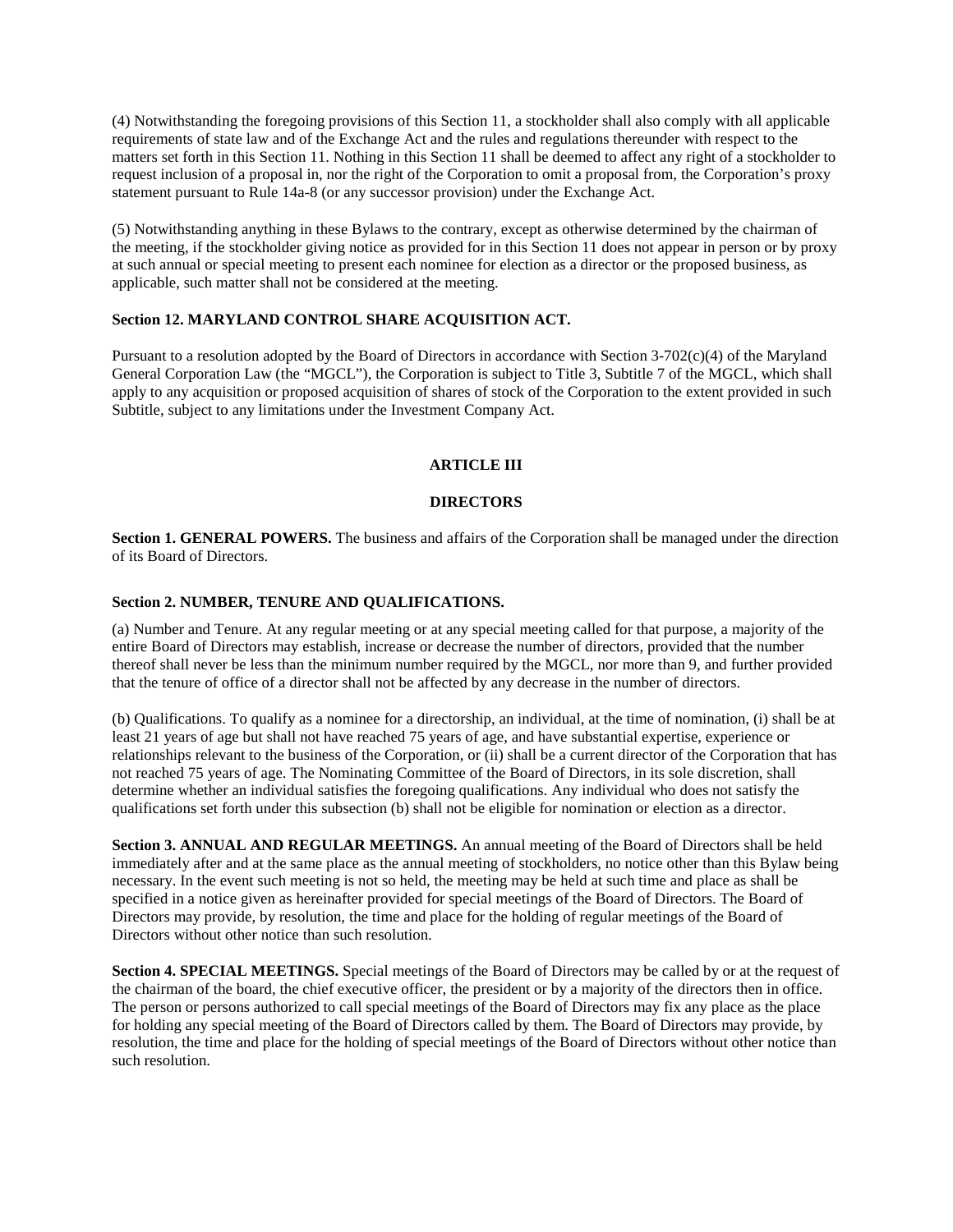**Section 5. NOTICE.** Notice of any special meeting of the Board of Directors shall be delivered personally or by telephone, electronic mail, facsimile transmission, United States mail or courier to each director at his or her business or residence address. Notice by personal delivery, telephone, electronic mail or facsimile transmission shall be given at least 24 hours prior to the meeting. Notice by United States mail shall be given at least three days prior to the meeting. Notice by courier shall be given at least two days prior to the meeting. Telephone notice shall be deemed to be given when the director or his or her agent is personally given such notice in a telephone call to which the director or his or her agent is a party. Electronic mail notice shall be deemed to be given upon transmission of the message to the electronic mail address given to the Corporation by the director. Facsimile transmission notice shall be deemed to be given upon completion of the transmission of the message to the number given to the Corporation by the director and receipt of a completed answer-back indicating receipt. Notice by United States mail shall be deemed to be given when deposited in the United States mail properly addressed, with postage thereon prepaid. Notice by courier shall be deemed to be given when deposited with or delivered to a courier properly addressed. Neither the business to be transacted at, nor the purpose of, any annual, regular or special meeting of the Board of Directors need be stated in the notice, unless specifically required by statute or these Bylaws.

**Section 6. QUORUM.** A majority of the directors shall constitute a quorum for transaction of business at any meeting of the Board of Directors, provided that, if less than a majority of such directors are present at said meeting, a majority of the directors present may adjourn the meeting from time to time without further notice, and provided further that if, pursuant to applicable law, the charter of the Corporation or these Bylaws, the vote of a majority of a particular group of directors is required for action, a quorum must also include a majority of such group. The directors present at a meeting which has been duly called and convened may continue to transact business until adjournment, notwithstanding the withdrawal of enough directors to leave less than a quorum.

**Section 7. VOTING.** The action of the majority of the directors present at a meeting at which a quorum is present shall be the action of the Board of Directors, unless the concurrence of a greater proportion is required for such action by applicable law, the charter or these Bylaws. If enough directors have withdrawn from a meeting to leave less than a quorum but the meeting is not adjourned, the action of the majority of the directors still present at such meeting shall be the action of the Board of Directors, unless the concurrence of a greater proportion is required for such action by applicable law, the charter or these Bylaws.

**Section 8. ORGANIZATION.** At each meeting of the Board of Directors, the chairman of the board or, in the absence of the chairman, the vice chairman of the board, if any, shall act as Chairman. In the absence of both the chairman and vice chairman of the board, the chief executive officer or in the absence of the chief executive officer, the president or in the absence of the president, a director chosen by a majority of the directors present, shall act as chairman of the meeting. The secretary or, in his or her absence, an assistant secretary of the Corporation, or in the absence of the secretary and all assistant secretaries, a person appointed by the Chairman, shall act as secretary of the meeting.

**Section 9. TELEPHONE MEETINGS.** Directors may participate in a meeting by means of a conference telephone or other communications equipment if all persons participating in the meeting can hear each other at the same time. Participation in a meeting by these means shall constitute presence in person at the meeting.

**Section 10. CONSENT BY DIRECTORS WITHOUT A MEETING.** Any action required or permitted to be taken at any meeting of the Board of Directors may be taken without a meeting, if a consent in writing or by electronic transmission to such action is given by each director and is filed with the minutes of proceedings of the Board of Directors.

**Section 11. VACANCIES.** If for any reason any or all the directors cease to be directors, such event shall not terminate the Corporation or affect these Bylaws or the powers of the remaining directors hereunder. Except as may be provided by the Board of Directors in setting the terms of any class or series of preferred stock, any vacancy on the Board of Directors may be filled only by a majority of the remaining directors, even if the remaining directors do not constitute a quorum. Any director elected to fill a vacancy shall serve for the remainder of the full term of the class in which the vacancy occurred and until a successor is elected and qualifies.

**Section 12. COMPENSATION.** Directors shall not receive any stated salary for their services as directors but, by resolution of the Board of Directors, may receive compensation per year and/or per meeting and/or per visit to real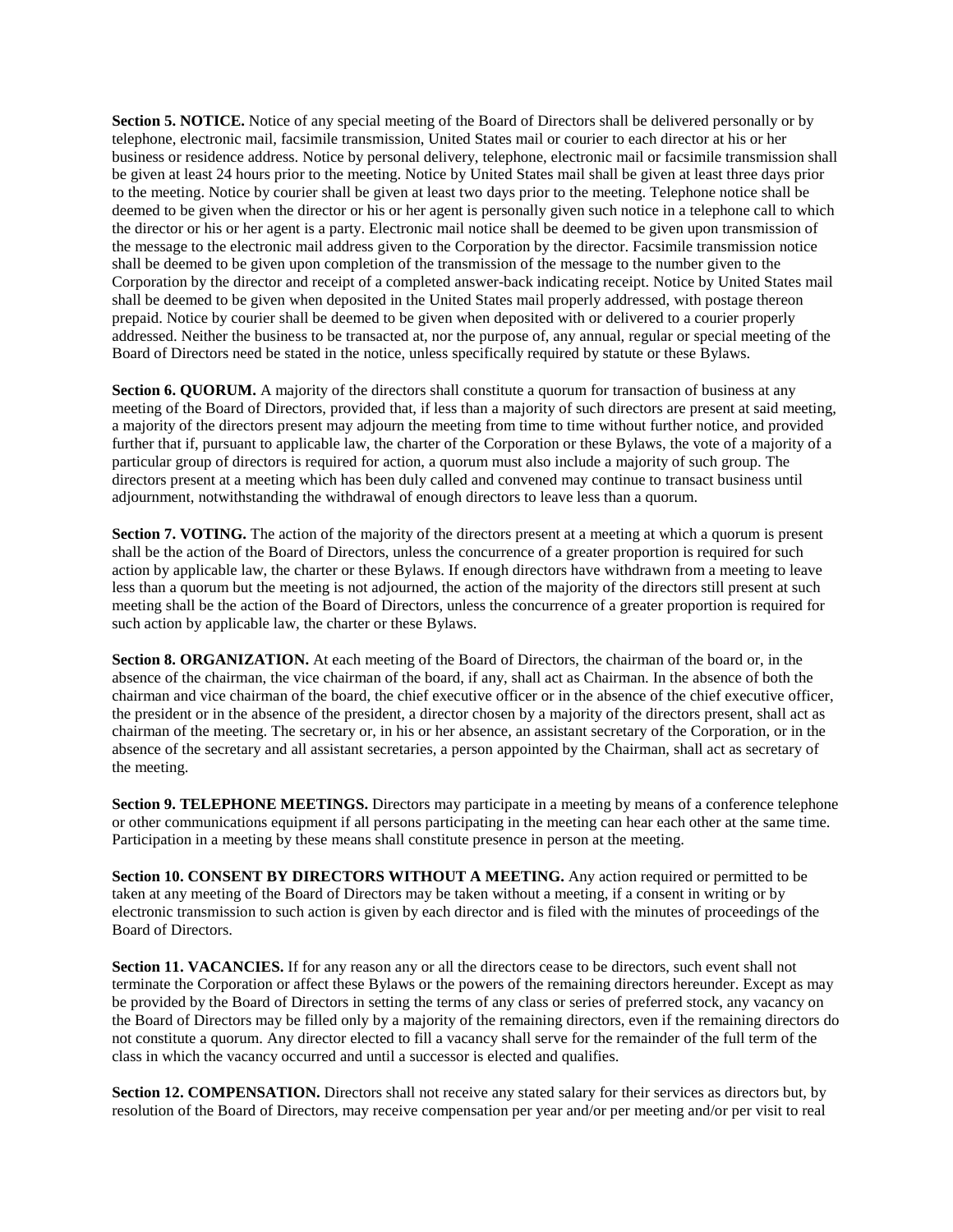property or other facilities owned or leased by the Corporation and for any service or activity they performed or engaged in as directors. Directors may be reimbursed for expenses of attendance, if any, at each annual, regular or special meeting of the Board of Directors or of any committee thereof and for their expenses, if any, in connection with each property visit and any other service or activity they performed or engaged in as directors; but nothing herein contained shall be construed to preclude any directors from serving the Corporation in any other capacity and receiving compensation therefor.

**Section 13. LOSS OF DEPOSITS.** No director shall be liable for any loss which may occur by reason of the failure of the bank, trust company, savings and loan association, or other institution with whom moneys or stock have been deposited.

**Section 14. SURETY BONDS.** Unless required by law, no director shall be obligated to give any bond or surety or other security for the performance of any of his or her duties.

**Section 15. RELIANCE.** Each director, officer, employee and agent of the Corporation shall, in the performance of his or her duties with respect to the Corporation, be fully justified and protected with regard to any act or failure to act in reliance in good faith upon the books of account or other records of the Corporation, upon an opinion of counsel or upon reports made to the Corporation by any of its officers or employees or by the adviser, accountants, appraisers or other experts or consultants selected by the Board of Directors or officers of the Corporation, regardless of whether such counsel or expert may also be a director.

# **ARTICLE IV**

# **COMMITTEES**

**Section 1. NUMBER, TENURE AND QUALIFICATIONS.** The Board of Directors may appoint from among its members an Executive Committee, an Audit Committee and other committees, composed of one or more directors, to serve at the pleasure of the Board of Directors.

**Section 2. POWERS.** The Board of Directors may delegate to committees appointed under Section 1 of this Article any of the powers of the Board of Directors, except as prohibited by law.

**Section 3. MEETINGS.** Notice of committee meetings shall be given in the same manner as notice for special meetings of the Board of Directors. A majority of the members of the committee shall constitute a quorum for the transaction of business at any meeting of the committee. The act of a majority of the committee members present at a meeting shall be the act of such committee. The Board of Directors may designate a chairman of any committee, and such chairman or, in the absence of a chairman, any two members of any committee (if there are at least two members of the Committee) may fix the time and place of its meeting unless the Board shall otherwise provide. In the absence of any member of any such committee, the members thereof present at any meeting, whether or not they constitute a quorum, may appoint another director to act in the place of such absent member. Each committee shall keep minutes of its proceedings.

**Section 4. TELEPHONE MEETINGS.** Members of a committee of the Board of Directors may participate in a meeting by means of a conference telephone or other communications equipment if all persons participating in the meeting can hear each other at the same time. Participation in a meeting by these means shall constitute presence in person at the meeting.

**Section 5. CONSENT BY COMMITTEES WITHOUT A MEETING.** Any action required or permitted to be taken at any meeting of a committee of the Board of Directors may be taken without a meeting, if a consent in writing or by electronic transmission to such action is given by each member of the committee and is filed with the minutes of proceedings of such committee.

**Section 6. VACANCIES.** Subject to the provisions hereof, the Board of Directors shall have the power at any time to change the membership of any committee, to fill all vacancies, to designate alternate members to replace any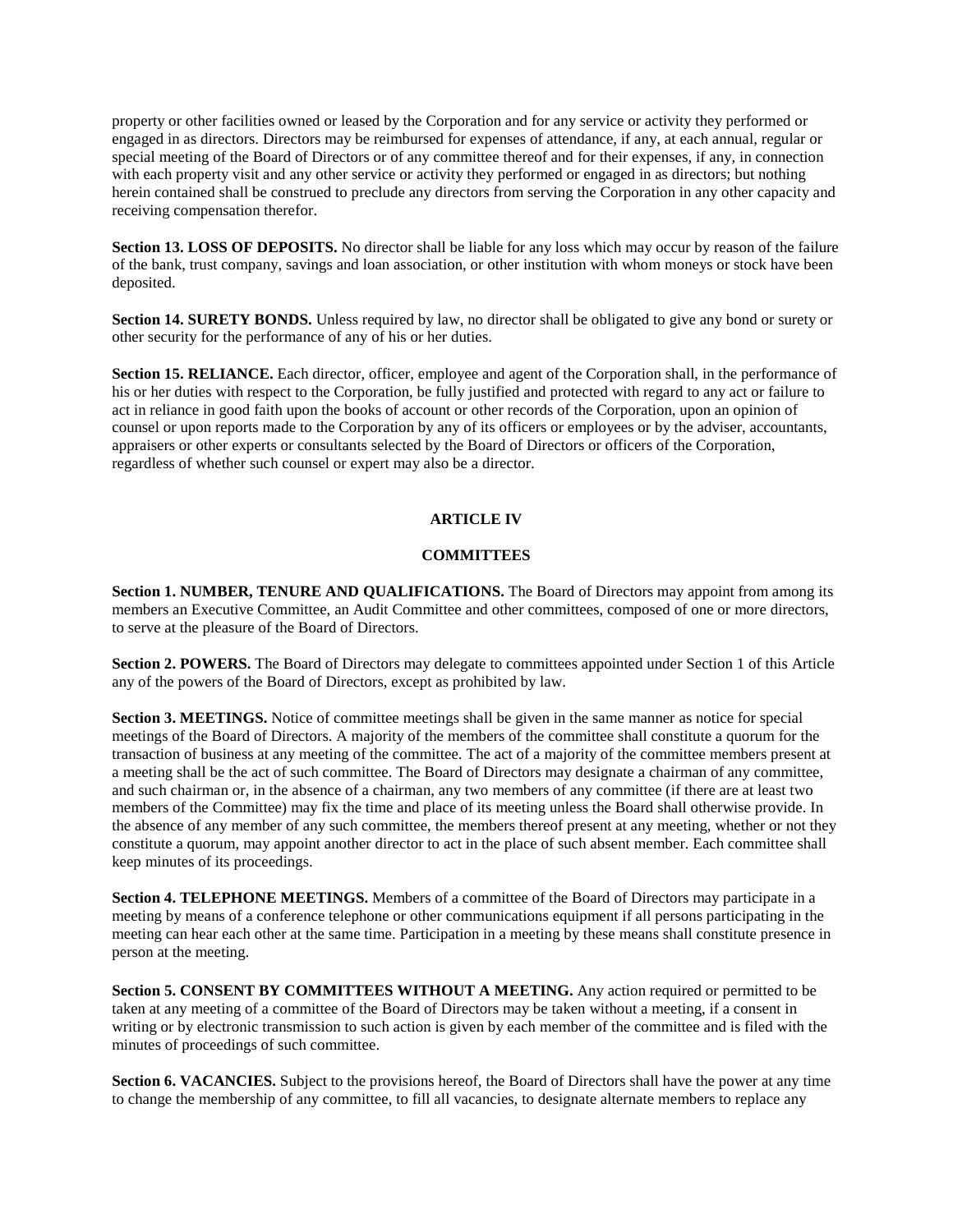absent or disqualified member or to dissolve any such committee. Subject to the power of the Board, the members of the committee shall have the power to fill any vacancies on the committee.

#### **ARTICLE V**

### **OFFICERS**

**Section 1. GENERAL PROVISIONS.** The officers of the Corporation shall include a president, a secretary and a treasurer and may include a chairman of the board, a vice chairman of the board, a chief executive officer, one or more vice presidents, a chief operating officer, a chief financial officer, one or more assistant secretaries and one or more assistant treasurers. In addition, the Board of Directors may from time to time elect such other officers with such powers and duties as they shall deem necessary or desirable. The officers of the Corporation shall be elected annually by the Board of Directors, except that the chief executive officer or president may from time to time appoint one or more vice presidents, assistant secretaries and assistant treasurers or other officers. Each officer shall hold office until his or her successor is elected and qualifies or until his or her death, or his or her resignation or removal in the manner hereinafter provided. Any two or more offices except president and vice president may be held by the same person. Election of an officer or agent shall not of itself create contract rights between the Corporation and such officer or agent.

**Section 2. REMOVAL AND RESIGNATION.** Any officer or agent of the Corporation may be removed, with or without cause, by the Board of Directors if in its judgment the best interests of the Corporation would be served thereby, but such removal shall be without prejudice to the contract rights, if any, of the person so removed. Any officer of the Corporation may resign at any time by giving written notice of his or her resignation to the Board of Directors, the chairman of the board, the president or the secretary. Any resignation shall take effect immediately upon its receipt or at such later time specified in the notice of resignation. The acceptance of a resignation shall not be necessary to make it effective unless otherwise stated in the resignation. Such resignation shall be without prejudice to the contract rights, if any, of the Corporation.

**Section 3. VACANCIES.** A vacancy in any office may be filled by the Board of Directors for the balance of the term.

**Section 4. CHIEF EXECUTIVE OFFICER.** The Board of Directors may designate a chief executive officer. In the absence of such designation, the chairman of the board shall be the chief executive officer of the Corporation. The chief executive officer shall have general responsibility for implementation of the policies of the Corporation, as determined by the Board of Directors, and for the management of the business and affairs of the Corporation. He or she may execute any deed, mortgage, bond, contract or other instrument, except in cases where the execution thereof shall be expressly delegated by the Board of Directors or by these Bylaws to some other officer or agent of the Corporation or shall be required by law to be otherwise executed; and in general shall perform all duties incident to the office of chief executive officer and such other duties as may be prescribed by the Board of Directors from time to time.

**Section 5. CHIEF OPERATING OFFICER.** The Board of Directors may designate a chief operating officer. The chief operating officer shall have the responsibilities and duties as set forth by the Board of Directors or the chief executive officer.

**Section 6. CHIEF FINANCIAL OFFICER.** The Board of Directors may designate a chief financial officer. The chief financial officer shall have the responsibilities and duties as set forth by the Board of Directors or the chief executive officer.

**Section 7. CHAIRMAN OF THE BOARD.** The Board of Directors shall designate a chairman of the board. The chairman of the board shall preside over the meetings of the Board of Directors and of the stockholders at which he shall be present. The chairman of the board shall perform such other duties as may be assigned to him or her by the Board of Directors.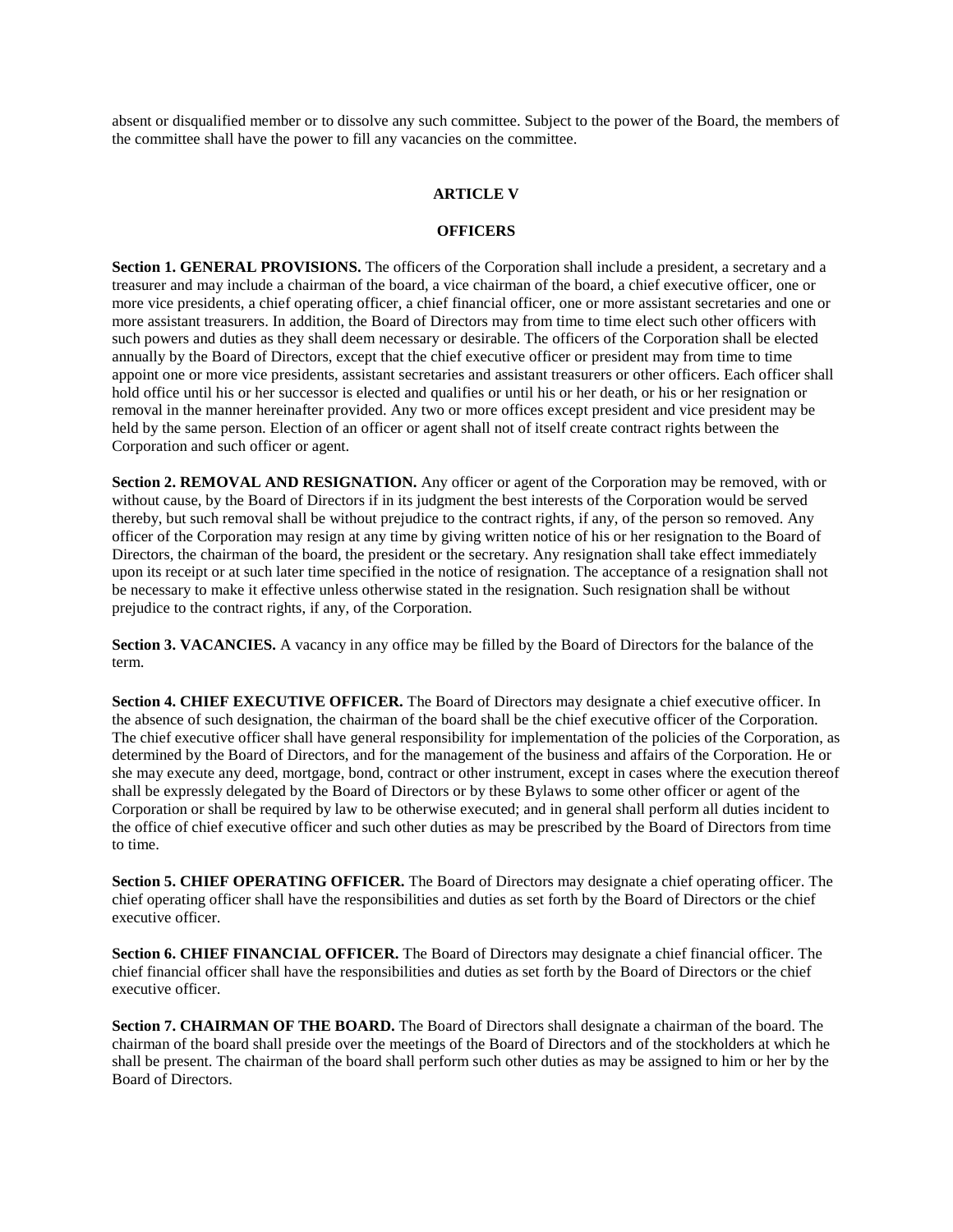**Section 8. PRESIDENT.** In the absence of a chief executive officer, the president shall in general supervise and control all of the business and affairs of the Corporation. In the absence of a designation of a chief operating officer by the Board of Directors, the president shall be the chief operating officer. He or she may execute any deed, mortgage, bond, contract or other instrument, except in cases where the execution thereof shall be expressly delegated by the Board of Directors or by these Bylaws to some other officer or agent of the Corporation or shall be required by law to be otherwise executed; and in general shall perform all duties incident to the office of president and such other duties as may be prescribed by the Board of Directors from time to time.

**Section 9. VICE PRESIDENTS.** In the absence of the president or in the event of a vacancy in such office, the vice president (or in the event there be more than one vice president, the vice presidents in the order designated at the time of their election or, in the absence of any designation, then in the order of their election) shall perform the duties of the president and when so acting shall have all the powers of and be subject to all the restrictions upon the president; and shall perform such other duties as from time to time may be assigned to such vice president by the president or by the Board of Directors. The Board of Directors may designate one or more vice presidents as executive vice president, senior vice presidents, or as vice president for particular areas of responsibility.

**Section 10. SECRETARY.** The secretary shall (a) keep the minutes of the proceedings of the stockholders, the Board of Directors and committees of the Board of Directors in one or more books provided for that purpose; (b) see that all notices are duly given in accordance with the provisions of these Bylaws or as required by law; (c) be custodian of the corporate records and of the seal of the Corporation; (d) keep a register of the post office address of each stockholder which shall be furnished to the secretary by such stockholder; (e) have general charge of the stock transfer books of the Corporation; and (f) in general perform such other duties as from time to time may be assigned to him by the chief executive officer, the president or by the Board of Directors.

**Section 11. TREASURER.** The treasurer shall have the custody of the funds and securities of the Corporation and shall keep full and accurate accounts of receipts and disbursements in books belonging to the Corporation and shall deposit all moneys and other valuable effects in the name and to the credit of the Corporation in such depositories as may be designated by the Board of Directors. In the absence of a designation of a chief financial officer by the Board of Directors, the treasurer shall be the chief financial officer of the Corporation.

The treasurer shall disburse the funds of the Corporation as may be ordered by the Board of Directors, taking proper vouchers for such disbursements, and shall render to the president and Board of Directors, at the regular meetings of the Board of Directors or whenever it may so require, an account of all his or her transactions as treasurer and of the financial condition of the Corporation.

If required by the Board of Directors, the treasurer shall give the Corporation a bond in such sum and with such surety or sureties as shall be satisfactory to the Board of Directors for the faithful performance of the duties of his or her office and for the restoration to the Corporation, in case of his or her death, resignation, retirement or removal from office, of all books, papers, vouchers, moneys and other property of whatever kind in his or her possession or under his or her control belonging to the Corporation.

**Section 12. ASSISTANT SECRETARIES AND ASSISTANT TREASURERS.** The assistant secretaries and assistant treasurers, in general, shall perform such duties as shall be assigned to them by the secretary or treasurer, respectively, or by the president or the Board of Directors. The assistant treasurers shall, if required by the Board of Directors, give bonds for the faithful performance of their duties in such sums and with such surety or sureties as shall be satisfactory to the Board of Directors.

# **ARTICLE VI**

### **CONTRACTS, LOANS, CHECKS AND DEPOSITS**

**Section 1. CONTRACTS.** The Board of Directors, the Executive Committee or another committee of the Board of Directors within the scope of its delegated authority may authorize any officer or agent to enter into any contract or to execute and deliver any instrument in the name of and on behalf of the Corporation and such authority may be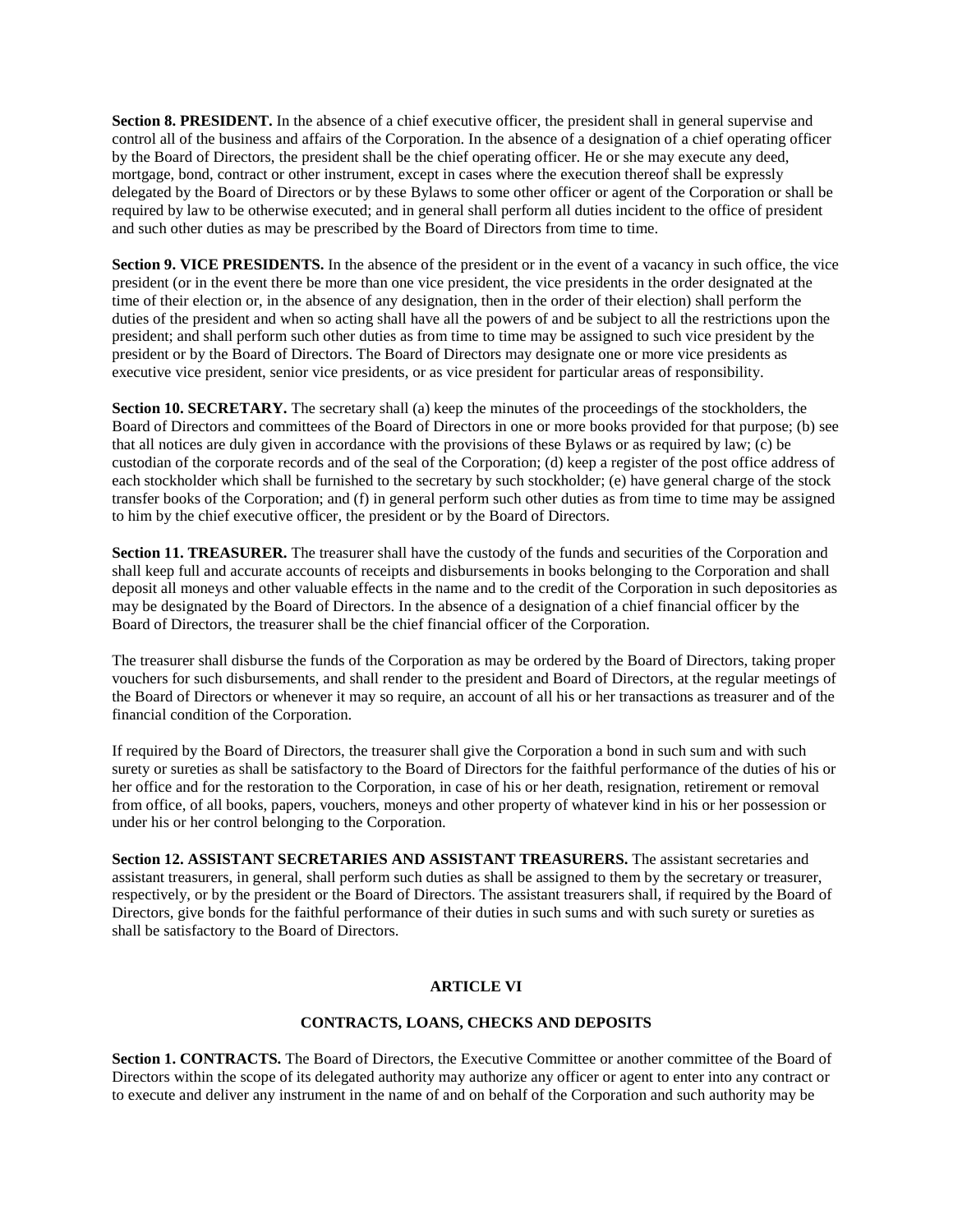general or confined to specific instances. Any agreement, deed, mortgage, lease or other document shall be valid and binding upon the Corporation when duly authorized or ratified by action of the Board of Directors or the Executive Committee or such other committee and executed by an authorized person.

**Section 2. CHECKS AND DRAFTS.** All checks, drafts or other orders for the payment of money, notes or other evidences of indebtedness issued in the name of the Corporation shall be signed by such officer or agent of the Corporation in such manner as shall from time to time be determined by the Board of Directors.

**Section 3. DEPOSITS.** All funds of the Corporation not otherwise employed shall be deposited from time to time to the credit of the Corporation in such banks, trust companies or other depositories as the Board of Directors may designate.

# **ARTICLE VII**

### **STOCK**

**Section 1. CERTIFICATES.** In the event that the Corporation issues shares of stock represented by certificates, such certificates shall be signed by the officers of the Corporation in the manner permitted by the MGCL and contain the statements and information required by the MGCL. In the event that the Corporation issues shares of stock without certificates, the Corporation shall provide to holders of such shares a written statement of the information required by the MGCL to be included on stock certificates.

**Section 2. TRANSFERS WHEN CERTIFICATES ARE ISSUED.** Upon surrender to the Corporation or the transfer agent of the Corporation of a stock certificate duly endorsed or accompanied by proper evidence of succession, assignment or authority to transfer, the Corporation shall issue a new certificate to the person entitled thereto, cancel the old certificate and record the transaction upon its books.

The Corporation shall be entitled to treat the holder of record of any share of stock as the holder in fact thereof and, accordingly, shall not be bound to recognize any equitable or other claim to or interest in such share or on the part of any other person, whether or not it shall have express or other notice thereof, except as otherwise provided by the laws of the State of Maryland.

Notwithstanding the foregoing, transfers of shares of any class of stock will be subject in all respects to the charter of the Corporation and all of the terms and conditions contained therein.

**Section 3. REPLACEMENT CERTIFICATE.** Any officer designated by the Board of Directors may direct a new certificate to be issued in place of any certificate previously issued by the Corporation alleged to have been lost, stolen or destroyed upon the making of an affidavit of that fact by the person claiming the certificate to be lost, stolen or destroyed. When authorizing the issuance of a new certificate, an officer designated by the Board of Directors may, in his or her discretion and as a condition precedent to the issuance thereof, require the owner of such lost, stolen or destroyed certificate or the owner's legal representative to advertise the same in such manner as he shall require and/or to give bond, with sufficient surety, to the Corporation to indemnify it against any loss or claim which may arise as a result of the issuance of a new certificate.

**Section 4. CLOSING OF TRANSFER BOOKS OR FIXING OF RECORD DATE.** The Board of Directors may set, in advance, a record date for the purpose of determining stockholders entitled to notice of or to vote at any meeting of stockholders or determining stockholders entitled to receive payment of any dividend or the allotment of any other rights, or in order to make a determination of stockholders for any other proper purpose. Such date, in any case, shall not be prior to the close of business on the day the record date is fixed and shall be not more than 90 days and, in the case of a meeting of stockholders, not less than ten days, before the date on which the meeting or particular action requiring such determination of stockholders of record is to be held or taken.

In lieu of fixing a record date, the Board of Directors may provide that the stock transfer books shall be closed for a stated period but not longer than 20 days. If the stock transfer books are closed for the purpose of determining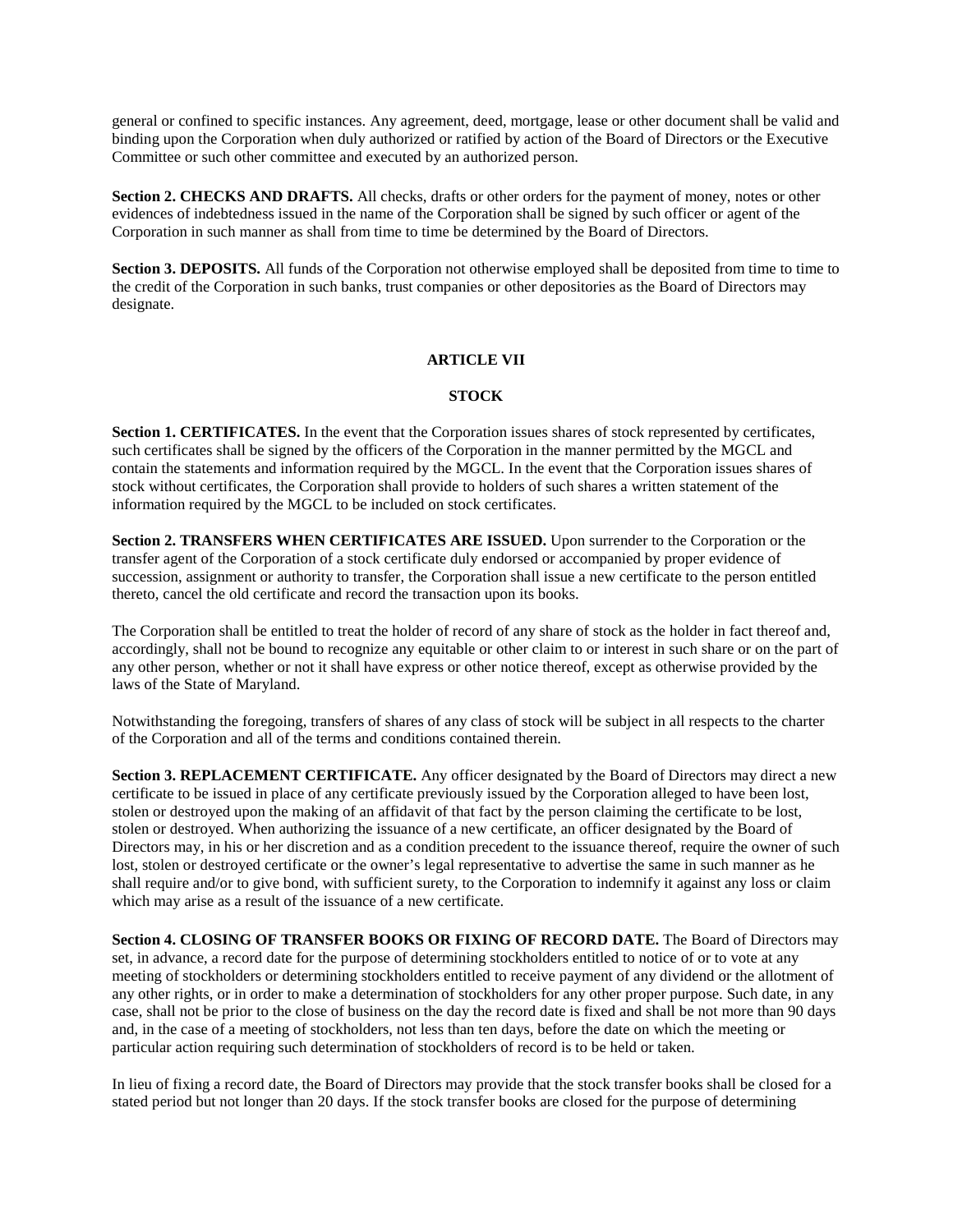stockholders entitled to notice of or to vote at a meeting of stockholders, such books shall be closed for at least ten days before the date of such meeting.

If no record date is fixed and the stock transfer books are not closed for the determination of stockholders, (a) the record date for the determination of stockholders entitled to notice of or to vote at a meeting of stockholders shall be at the close of business on the day on which the notice of meeting is mailed or the 30th day before the meeting, whichever is the closer date to the meeting; and (b) the record date for the determination of stockholders entitled to receive payment of a dividend or an allotment of any other rights shall be the close of business on the day on which the resolution of the directors, declaring the dividend or allotment of rights, is adopted.

When a determination of stockholders entitled to vote at any meeting of stockholders has been made as provided in this section, such determination shall apply to any adjournment thereof, except when (i) the determination has been made through the closing of the transfer books and the stated period of closing has expired or (ii) the meeting is adjourned to a date more than 120 days after the record date fixed for the original meeting, in either of which case a new record date shall be determined as set forth herein.

**Section 5. STOCK LEDGER.** The Corporation shall maintain at its principal office or at the office of its counsel, accountants or transfer agent, an original or duplicate share ledger containing the name and address of each stockholder and the number of shares of each class held by such stockholder.

**Section 6. FRACTIONAL STOCK; ISSUANCE OF UNITS.** The Board of Directors may issue fractional stock or provide for the issuance of scrip, all on such terms and under such conditions as they may determine. Notwithstanding any other provision of the charter or these Bylaws, the Board of Directors may issue units consisting of different securities of the Corporation. Any security issued in a unit shall have the same characteristics as any identical securities issued by the Corporation, except that the Board of Directors may provide that for a specified period securities of the Corporation issued in such unit may be transferred on the books of the Corporation only in such unit.

### **ARTICLE VIII**

#### **ACCOUNTING YEAR**

The Board of Directors shall have the power, from time to time, to fix the fiscal year of the Corporation by a duly adopted resolution.

#### **ARTICLE IX**

#### **DISTRIBUTIONS**

**Section 1. AUTHORIZATION.** Dividends and other distributions upon the stock of the Corporation may be authorized by the Board of Directors, subject to the provisions of law and the charter of the Corporation. Dividends and other distributions may be paid in cash, property or stock of the Corporation, subject to the provisions of law and the charter.

**Section 2. CONTINGENCIES.** Before payment of any dividends or other distributions, there may be set aside out of any assets of the Corporation available for dividends or other distributions such sum or sums as the Board of Directors may from time to time, in its absolute discretion, think proper as a reserve fund for contingencies, for equalizing dividends or other distributions, for repairing or maintaining any property of the Corporation or for such other purpose as the Board of Directors shall determine to be in the best interest of the Corporation, and the Board of Directors may modify or abolish any such reserve.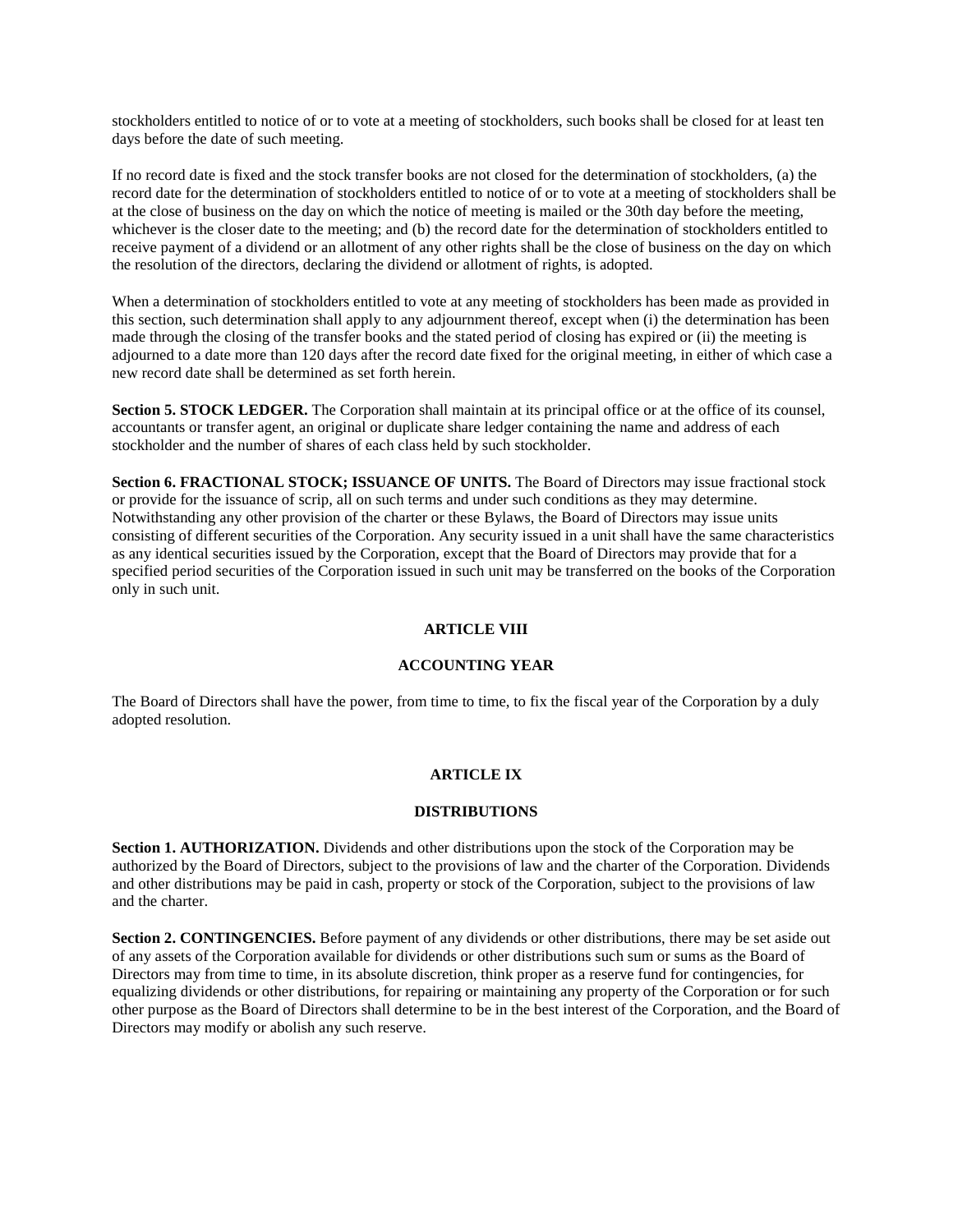# **ARTICLE X**

# **SEAL**

**Section 1. SEAL.** The Board of Directors may authorize the adoption of a seal by the Corporation. The seal shall contain the name of the Corporation and the year of its incorporation and the words "Incorporated Maryland." The Board of Directors may authorize one or more duplicate seals and provide for the custody thereof.

**Section 2. AFFIXING SEAL.** Whenever the Corporation is permitted or required to affix its seal to a document, it shall be sufficient to meet the requirements of any law, rule or regulation relating to a seal to place the word "(SEAL)" adjacent to the signature of the person authorized to execute the document on behalf of the Corporation.

### **ARTICLE XI**

#### **INDEMNIFICATION AND ADVANCE OF EXPENSES**

To the maximum extent permitted by Maryland law and the 1940 Act in effect from time to time, the Corporation shall indemnify and, without requiring a preliminary determination of the ultimate entitlement to indemnification, shall pay or reimburse reasonable expenses in advance of final disposition of a proceeding to (a) any individual who is a present or former director or officer of the Corporation and who is made or threatened to be made a party to the proceeding by reason of his or her service in that capacity or (b) any individual who, while a director or officer of the Corporation and at the request of the Corporation, serves or has served as a director, officer, partner or trustee of such corporation, real estate investment trust, partnership, joint venture, trust, employee benefit plan or other enterprise and who is made or threatened to be made a party to the proceeding by reason of his or her service in that capacity. The Corporation may, with the approval of its Board of Directors or any duly authorized committee thereof, provide such indemnification and advance for expenses to a person who served a predecessor of the Corporation in any of the capacities described in (a) or (b) above and to any employee or agent of the Corporation or a predecessor of the Corporation. The indemnification and payment of expenses provided in these Bylaws shall not be deemed exclusive of or limit in any way other rights to which any person seeking indemnification or payment of expenses may be or may become entitled under any bylaw, regulation, insurance, agreement or otherwise

Neither the amendment nor repeal of this Article, nor the adoption or amendment of any other provision of the Bylaws or charter of the Corporation inconsistent with this Article, shall apply to or affect in any respect the applicability of the preceding paragraph with respect to any act or failure to act which occurred prior to such amendment, repeal or adoption.

No provision of this Article XI shall be effective to protect or purport to protect any director or officer of the Corporation against liability to the Corporation or its stockholders to which he or she would otherwise be subject by reason of willfulness misfeasance, bad faith, gross negligence or reckless disregard of the duties involved in the conduct of his or her office.

#### **ARTICLE XII**

#### **WAIVER OF NOTICE**

Whenever any notice is required to be given pursuant to the charter of the Corporation or these Bylaws or pursuant to applicable law, a waiver thereof in writing, signed by the person or persons entitled to such notice, whether before or after the time stated therein, shall be deemed equivalent to the giving of such notice. Neither the business to be transacted at nor the purpose of any meeting need be set forth in the waiver of notice, unless specifically required by statute. The attendance of any person at any meeting shall constitute a waiver of notice of such meeting, except where such person attends a meeting for the express purpose of objecting to the transaction of any business on the ground that the meeting is not lawfully called or convened.